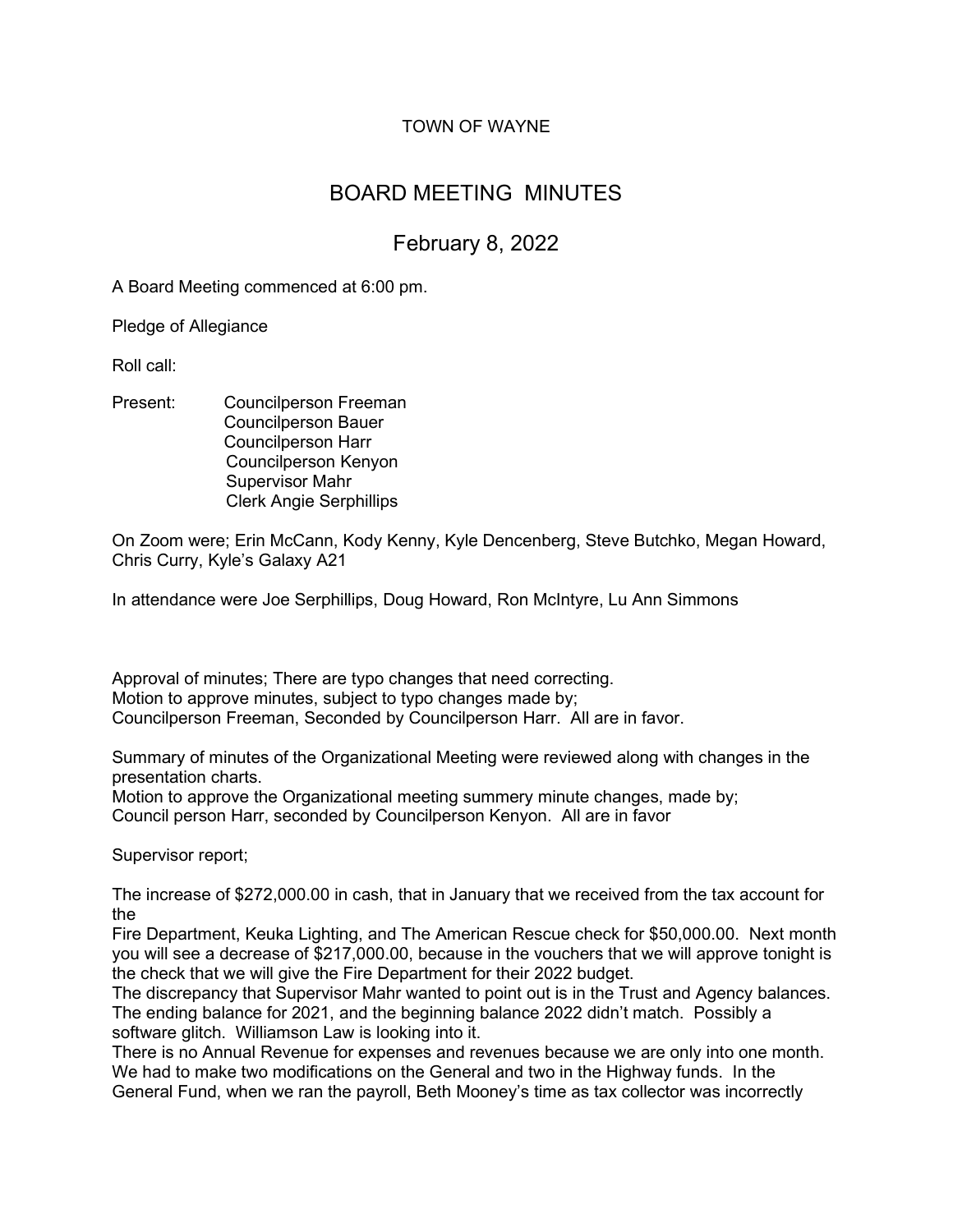charged to the to the Deputy Clerks tax assistance line item. It should have been charged to the Tax Collector line item. Supervisor Mahr would like approval for a budget modification to move money from the Tax Collector account to the Deputy Tax Assistance line item. We have a question for Williamson Law. Even though revenues have been recorded in the bank, and the appropriate Williamson Law category, we do not have a line item for the American Rescue Act. The money is in the bank and in the

Supervisor's report.

Regarding the second budget modification, on the Highway. When the 2022 budget was originally started in the beginning of August there was an incorrect number put in for the insurance account that was not caught. The number that is in the budget is \$8550.00. and it should have been over \$10,000.00. The General budget was fine, but the Highway budget was low. We paid the bill, but we need to put some more money in there to cover that difference. In conjunction with that, there's another bill that we are paying this month for \$60.00, which is Disability, and that also comes out of the same account, so it has been added to the budget modification.

The last two years we've been budgeting \$500.00 for Emergency Services from Corning with no billings. In 2022 we have received an invoice so we need to put \$500.00 into the line item. If we don't use it, then next year we won't contribute.

This week we will be depositing the tax money for the Highway and the General funds.

Motion to approve the Resolution to amend the tax collector payment made by;

Councilperson Freeman, second by Councilperson Kenyon.

Councilperson Freeman, yes Councilperson Bauer, yes Councilperson Harr, yes Councilperson Kenyon, yes Supervisor Mahr, yes

Motion to approve the Highway modifications made by; Councilperson Freeman, second by Councilperson Kenyon. Councilperson Freeman, yes Councilperson Bauer, yes Councilperson Harr, yes Councilperson Kenyen, yes Supervisor Mahr, yes

Supervisor Mahr presented a Williamson Law comparison. Presently the Town uses both a server and cloud version for different functions. The Server version doesn't interface properly with the Cloud version. The Cloud version is more expensive, based upon access and support. We can save money by using the Server version which has been enhanced. Supervisor Mahr would like to send a letter stating the we would like to move off of the Cloud, back to the Server, and that we would like to move the payroll processing back in house verses being outsourced. Motion made to implement changes to Williamson Law as discussed made by Councilperson Harr, seconded by Councilperson Freeman. All are in favor

. Procurement Policy tabled until next month.

Motion to approve the Supervisors report made by;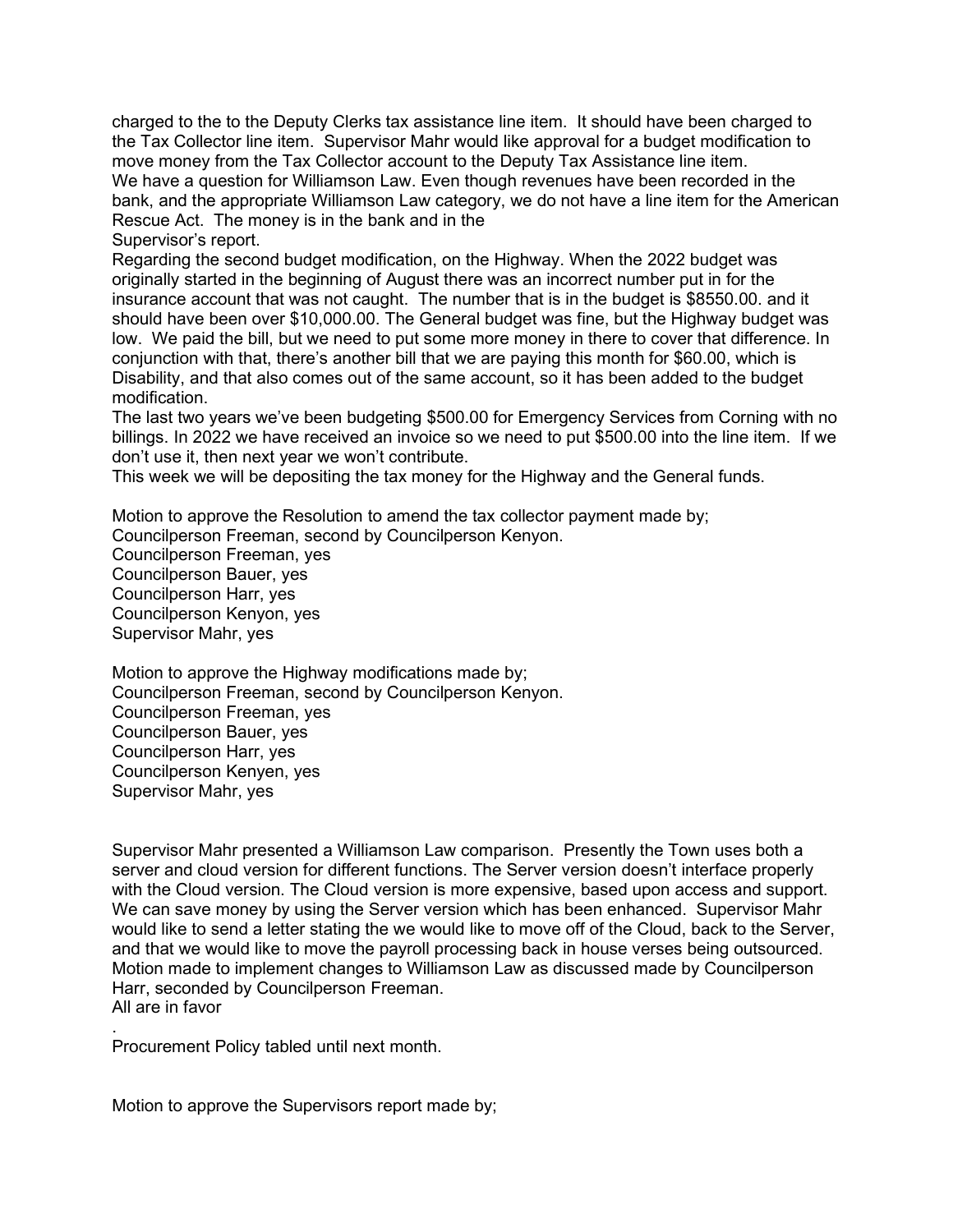Councilperson Kenyon, second by Councilperson Bauer. All are in favor

Clerks report;

We closed out the decals, for the hunting and fishing licenses in January 2022 for 2021. Motion to approve the Clerks report made by; Councilperson Harr, seconded by Councilperson Kenyon. All are in favor

Motion to approve the vouchers made by; Councilperson Harr, second by Councilperson Freeman All are in favor

Supervisor Mahr sent out reviewed tax chart with corrections with no discussion. Justice report; Supervisor Mahr stated that we need a Resolution to complete the Justice audit.

No money collected

Assessor report; Nothing to report

Highway Superintendent;

Fuel used this month was 1163.7 gallons. Highway has done a lot of plowing and sanding of the roads. The International was sold at auction. East Lake Rd repair has been put up for rebid.

Code Enforcement Planning / Zoning

Motion to appoint Jennifer Rouin to the Zoning board of Appeal's as an alternate, made by; Councilperson Bauer, seconded by Councilperson Harr. All are in favor

LUR changes regarding site plan review public hearing and expanding the number of members on the Planning Board was brought up That was discussed at the Organizational meeting. Regarding Lawyers, Supervisor Mahr is open for recommendations.

Ethics Board; Yvonne Erway will join the Ethics Committee.

Watershed report;

Letter will be sent to confirm those who want to be on the list to do septic inspections.

Dog Control Officer;

Shelter passed. Paperwork was needed and supplied in order for the Dog Control Officer to get certified.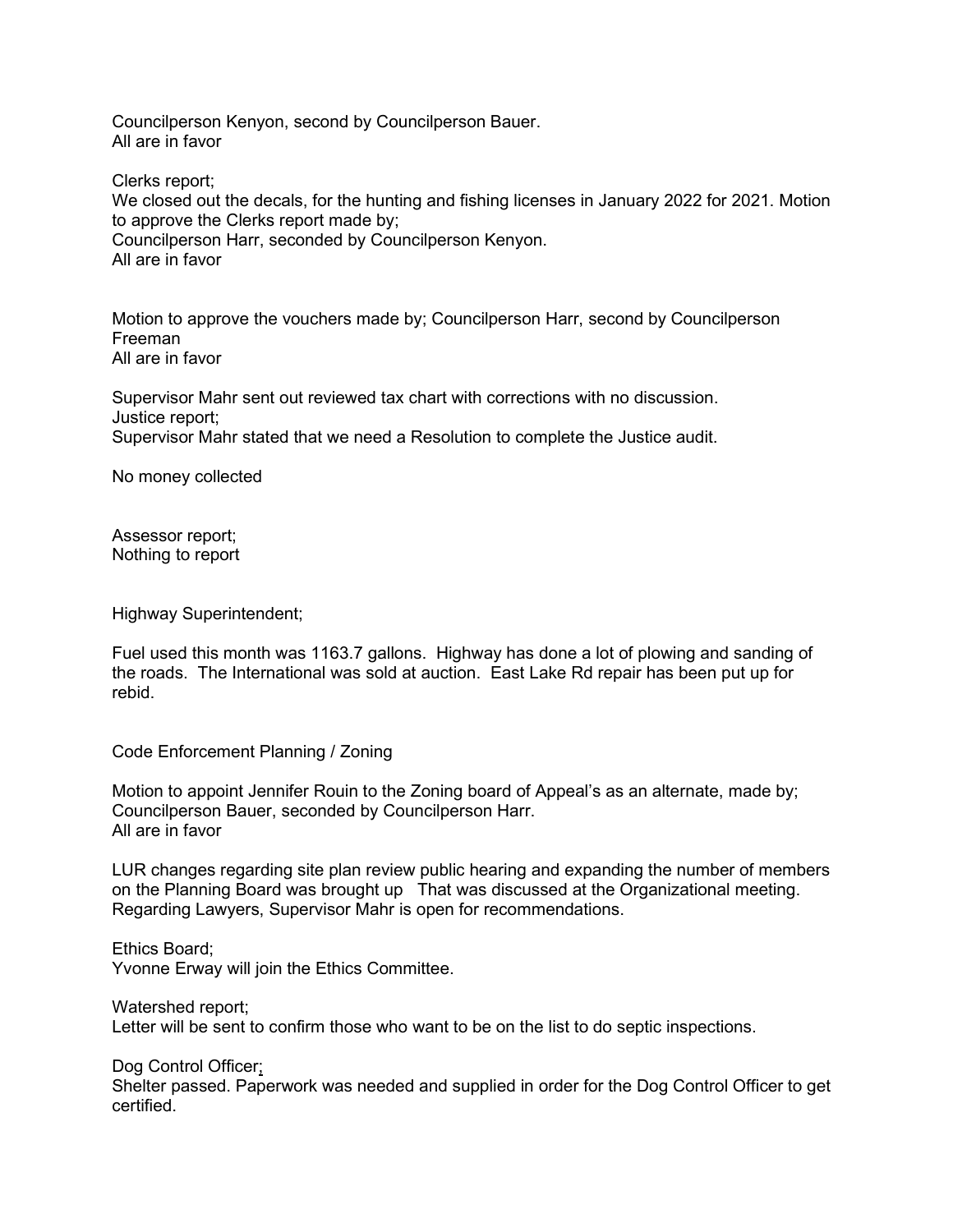History Group;

History group is working with Scott Denning for the new updated website. He is training them on how to use it. Health Officer Report;

Health Officer Mooney sent out an update via email.

## Old Business;

Mengel, Metzger and Barr, are coming here February 14th and  $15<sup>th</sup>$ , to meet with Supervisor Mahr to go over material that they need. They have been given everything that they have requested

so far. No preliminary feedback has been given on the audit for the 2020,2021books. On the AUD audit letter, we received from the 2020, Carol Golden resolved 5 of the 6 points, the  $6<sup>th</sup>$  one is related to getting into the retirement system. We have to get authorized to do that. Jennelle started that process last week. We are hoping to get access to that. Once we can access that, Carol said that she can help us with that piece, and do the 2021 AUD. Supervisor Mahr will send out the proposal from Mengel, Metzgar and Barr.

Motion to approve to have Carol Golden address the audit questions was made by; Councilperson Julie Harr. Seconded by Councilperson Kenyon All were in favor

We did get approval to use the poles for the Hometown Hero's. We have to fill out a letter from **NYSEG** 

## New Business;

Supervisor Mahr received a quote to replace the heating and air conditioning units in the History room. There are tow units, one is in the History room and one is in the storage room. Resolution not to exceed \$6000.00 for replacement of air conditioning and heating unit in the History and storage area. Motion to do a permission Referendum, made by; Councilperson Bauer, seconded by Councilperson Kenyon All are in favor.

### American Rescue Act;

We received the funds from the American Rescue Act. We need to outline how the funds will be used. There is a form that we must fill out by the end of April. The funds are to be used to benefit the town residents, such as the playground (basketball hoop), History group, road improvements, or the sign on route 230, which we are getting estimates for.

### Public Comments;

Meeting times on the website need to be corrected.

Next meeting on March 8, 2022

### Motion to Adjourn;

Made by Councilperson Kenyon